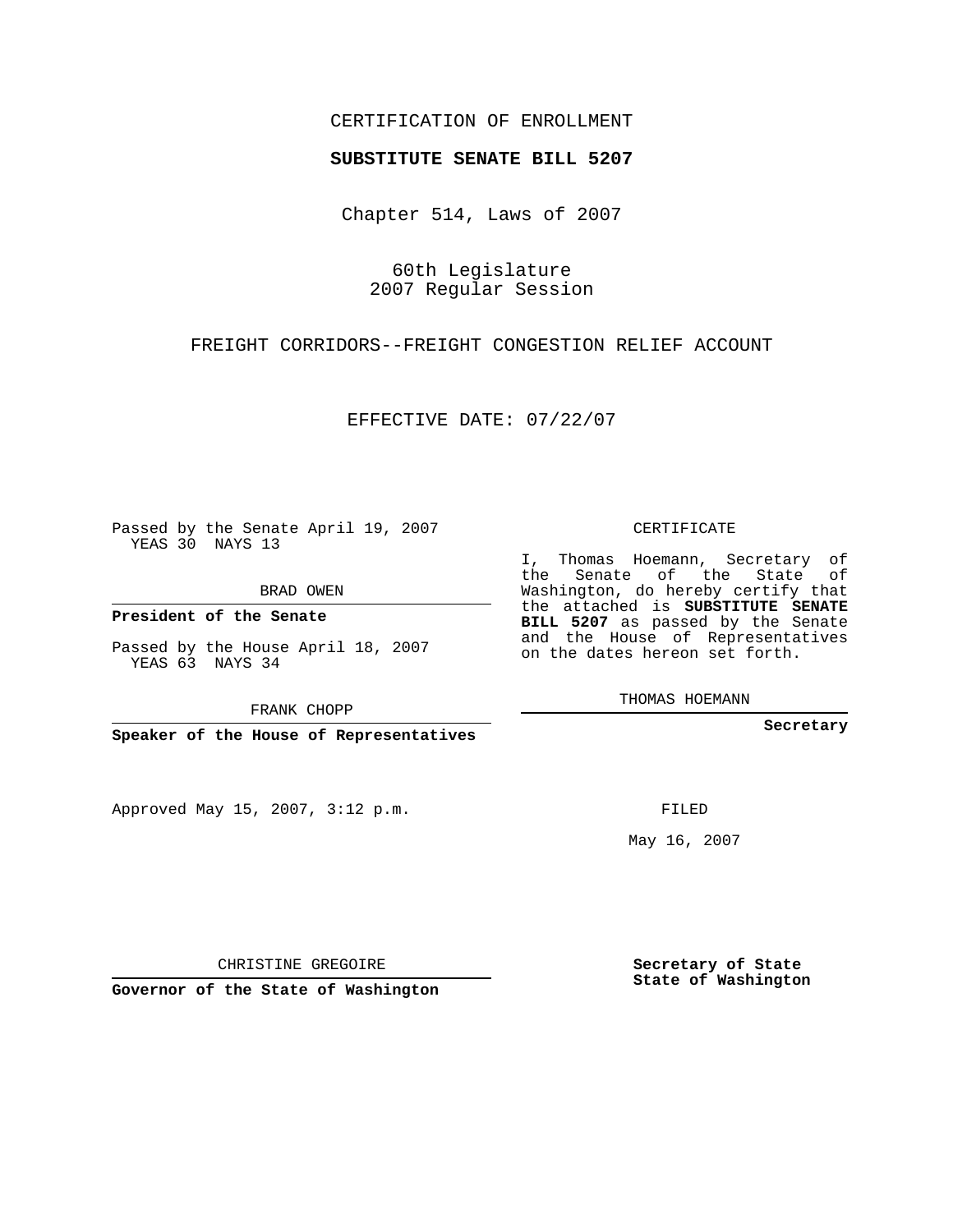# **SUBSTITUTE SENATE BILL 5207** \_\_\_\_\_\_\_\_\_\_\_\_\_\_\_\_\_\_\_\_\_\_\_\_\_\_\_\_\_\_\_\_\_\_\_\_\_\_\_\_\_\_\_\_\_

\_\_\_\_\_\_\_\_\_\_\_\_\_\_\_\_\_\_\_\_\_\_\_\_\_\_\_\_\_\_\_\_\_\_\_\_\_\_\_\_\_\_\_\_\_

AS AMENDED BY THE HOUSE

Passed Legislature - 2007 Regular Session

### **State of Washington 60th Legislature 2007 Regular Session**

**By** Senate Committee on Transportation (originally sponsored by Senators Haugen, Murray and Spanel)

READ FIRST TIME 03/05/07.

 AN ACT Relating to a study to evaluate the imposition of a fee on the processing of shipping containers, port-related user fees, and other funding mechanisms to improve freight corridors; creating the freight congestion relief account; reenacting and amending RCW 43.84.092; adding a new section to chapter 46.68 RCW; creating a new section; and providing an expiration date.

BE IT ENACTED BY THE LEGISLATURE OF THE STATE OF WASHINGTON:

 NEW SECTION. **Sec. 1.** (1) Subject to availability of amounts appropriated for this specific purpose, the joint transportation committee shall:

 (a) Administer a consultant study of funding mechanisms for deposit in the freight congestion relief account created in section 2 of this act to fund freight congestion relief investments. At a minimum, the study must: (i) Evaluate federal, state, incentive, and other project specific fees; (ii) analyze current taxes and fees paid by the freight industry and the projects the taxes and fees fund; (iii) assess other nonfreight-related fees and taxes that could be used to pay for freight congestion relief investments; (iv) assess how other states and countries pay for freight congestion relief investments; (v) discuss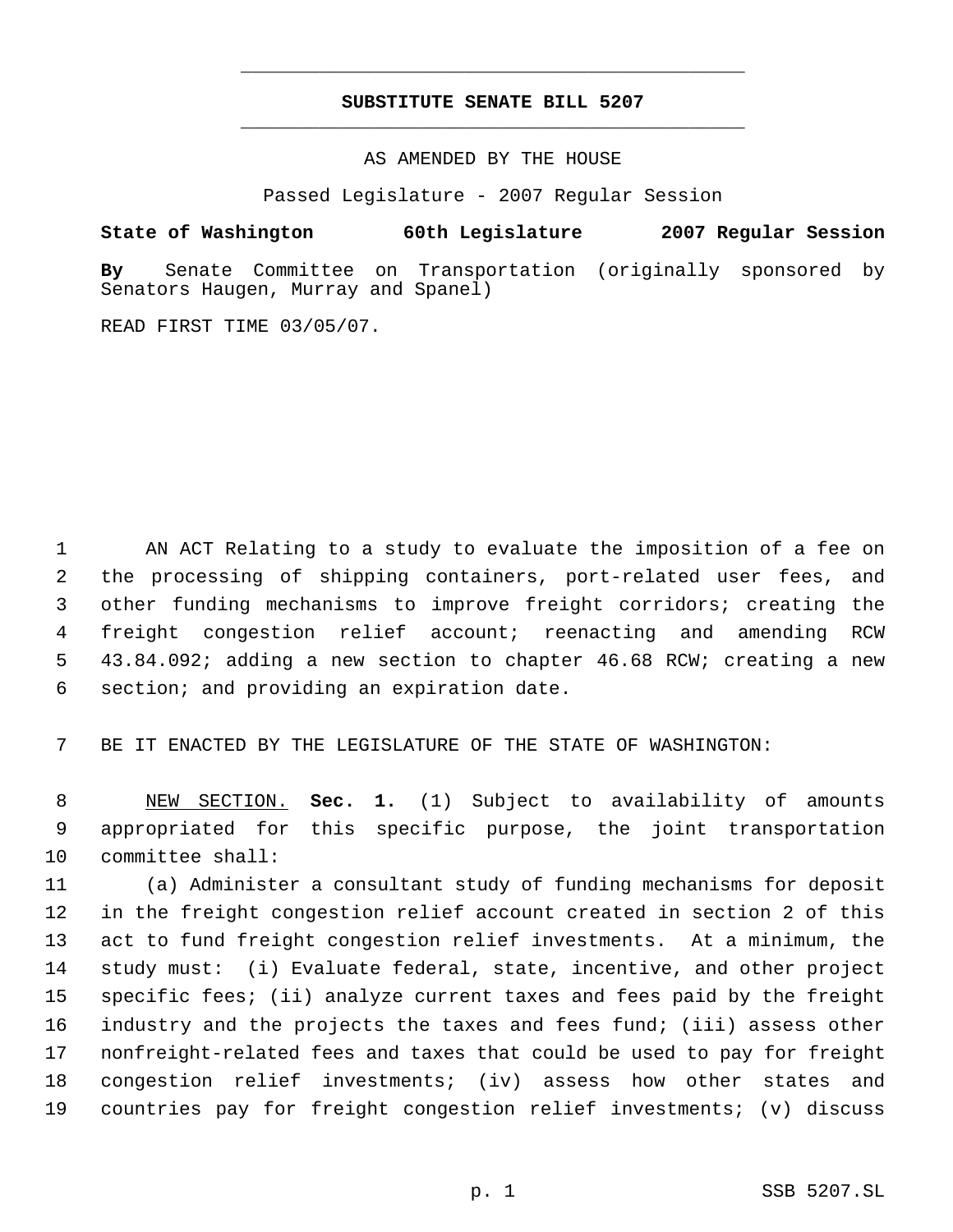the various approaches and their impacts on Washington competitiveness in freight movement; (vi) assess the imposition of a shipping container-based fee, port-related user fees, or other funding mechanisms on the demand elasticity of the movement of freight goods through Washington's container ports at various rates as well as forecast diversion of marine cargo at various price points; (vii) measure the return on investment in freight rail and highway-based infrastructure supported by the user fee and its impact on forecast 9 growth in shipping container traffic and the movement of freight goods; and (viii) recommend the structure of a future project recommendation body including its membership, process, and selection criteria. The scope of the work for the study may be expanded to include analysis of other issues relevant to freight congestion relief funding; and

 (b) Convene a stakeholder group composed of representatives to work on the consultant study that includes: Two representatives of container ports, one representative of trucking, one representative from railroads, one representative from international shipping, one representative from national shipping, two representatives of organized labor, two representatives of the import/export community, one representative from the department of transportation, one representative from the freight mobility strategic investment board, and other representatives as deemed necessary by the joint transportation committee. The stakeholder group shall work with the selected consultant in: (i) Identifying critical freight congestion relief investments; (ii) identifying alternatives for a dedicated funding source for freight congestion relief investments or user fees to fund specific freight congestion relief investments; and (iii) developing and reviewing a final consultant study.

 (2) The consultant's draft report must be submitted to the transportation committees of the legislature by December 15, 2007, with the final findings and recommendations of the report being due prior to the beginning of the 2008 legislative session.

(3) This section expires January 14, 2008.

 NEW SECTION. **Sec. 2.** A new section is added to chapter 46.68 RCW to read as follows:

 The freight congestion relief account is created in the state treasury. Moneys in the account may be spent only after appropriation.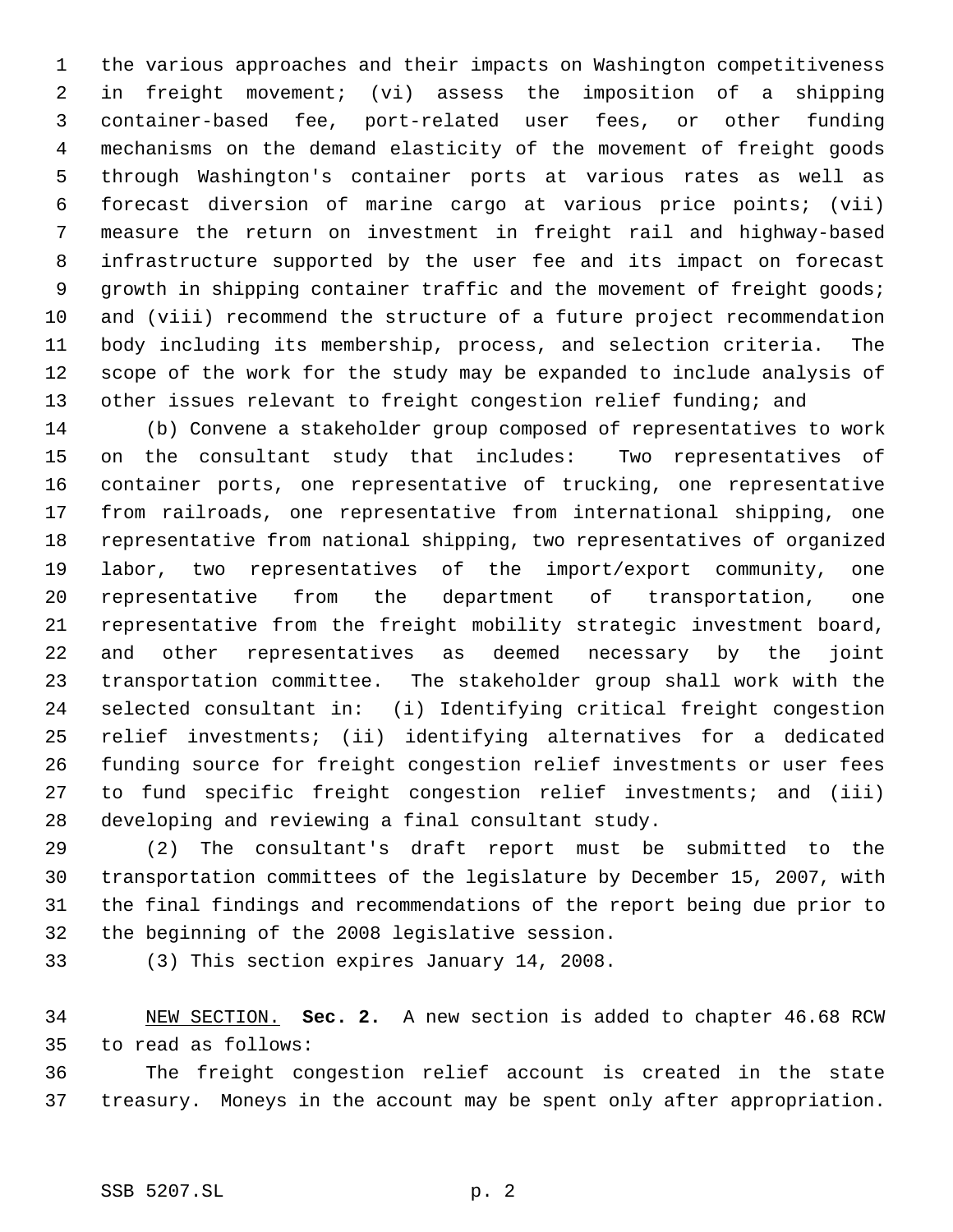Expenditures from the account may only be used to provide congestion relief through the improvement of freight rail systems and state highways that function as freight corridors.

 **Sec. 3.** RCW 43.84.092 and 2006 c 337 s 11, 2006 c 311 s 23, 2006 c 171 s 10, 2006 c 56 s 10, and 2006 c 6 s 8 are each reenacted and amended to read as follows:

 (1) All earnings of investments of surplus balances in the state treasury shall be deposited to the treasury income account, which account is hereby established in the state treasury.

 (2) The treasury income account shall be utilized to pay or receive funds associated with federal programs as required by the federal cash management improvement act of 1990. The treasury income account is subject in all respects to chapter 43.88 RCW, but no appropriation is required for refunds or allocations of interest earnings required by the cash management improvement act. Refunds of interest to the federal treasury required under the cash management improvement act fall under RCW 43.88.180 and shall not require appropriation. The office of financial management shall determine the amounts due to or from the federal government pursuant to the cash management improvement act. The office of financial management may direct transfers of funds between accounts as deemed necessary to implement the provisions of the cash management improvement act, and this subsection. Refunds or allocations shall occur prior to the distributions of earnings set forth in subsection (4) of this section.

 (3) Except for the provisions of RCW 43.84.160, the treasury income account may be utilized for the payment of purchased banking services on behalf of treasury funds including, but not limited to, depository, safekeeping, and disbursement functions for the state treasury and affected state agencies. The treasury income account is subject in all respects to chapter 43.88 RCW, but no appropriation is required for payments to financial institutions. Payments shall occur prior to distribution of earnings set forth in subsection (4) of this section.

 (4) Monthly, the state treasurer shall distribute the earnings credited to the treasury income account. The state treasurer shall credit the general fund with all the earnings credited to the treasury income account except: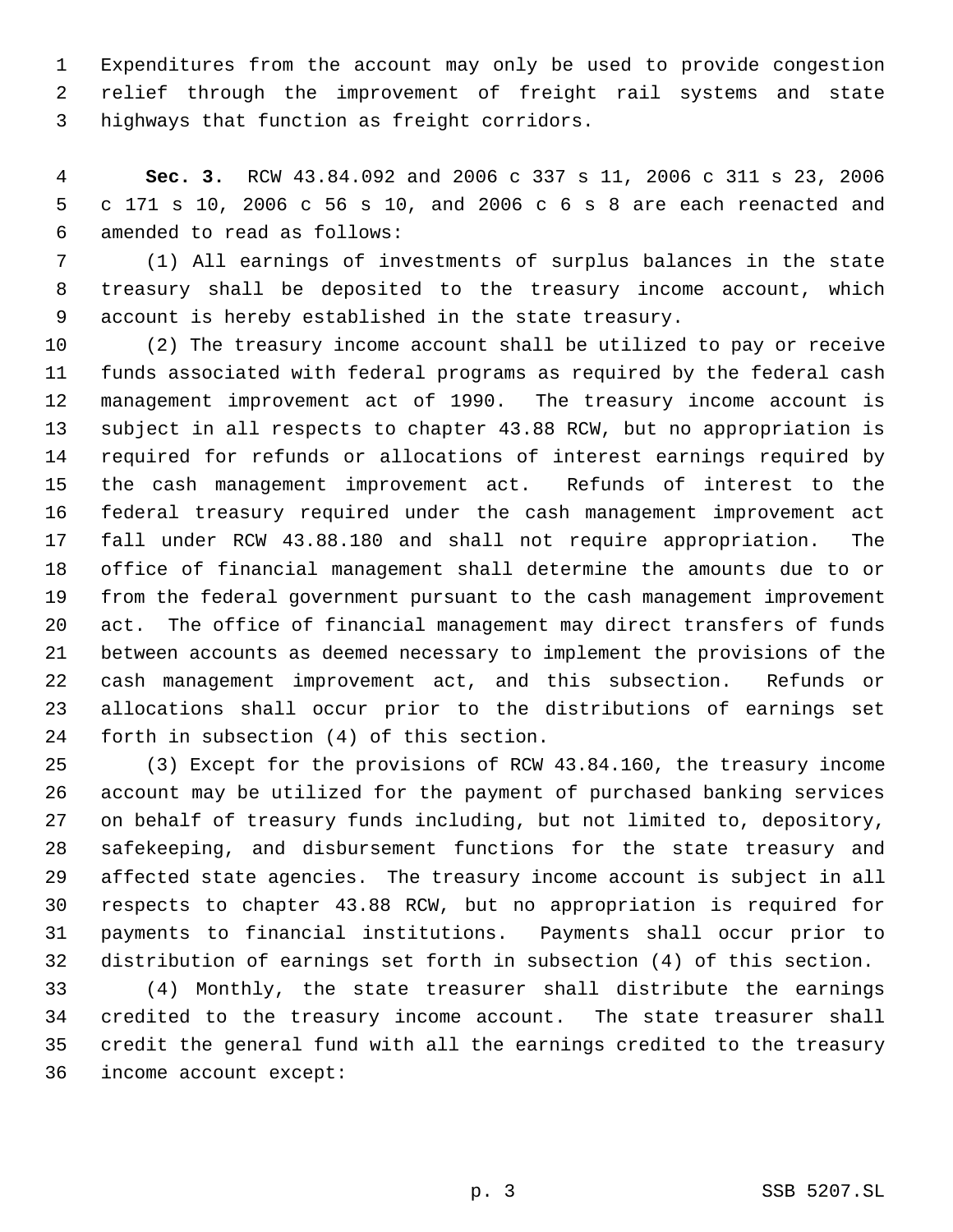(a) The following accounts and funds shall receive their proportionate share of earnings based upon each account's and fund's average daily balance for the period: The capitol building construction account, the Cedar River channel construction and operation account, the Central Washington University capital projects account, the charitable, educational, penal and reformatory institutions account, the Columbia river basin water supply development account, the common school construction fund, the county criminal justice assistance account, the county sales and use tax equalization account, the data processing building construction account, the deferred compensation administrative account, the deferred compensation principal account, the department of retirement systems expense account, the developmental disabilities community trust account, the drinking water assistance account, the drinking water assistance administrative account, the drinking water assistance repayment account, the Eastern Washington University capital projects account, the education construction fund, the education legacy trust account, the election account, the emergency reserve fund, the energy freedom account, The Evergreen State College capital projects account, the 20 federal forest revolving account, the freight congestion relief 21 account, the freight mobility investment account, the freight mobility multimodal account, the health services account, the public health services account, the health system capacity account, the personal health services account, the state higher education construction account, the higher education construction account, the highway infrastructure account, the high-occupancy toll lanes operations account, the industrial insurance premium refund account, the judges' retirement account, the judicial retirement administrative account, the judicial retirement principal account, the local leasehold excise tax account, the local real estate excise tax account, the local sales and use tax account, the medical aid account, the mobile home park relocation fund, the multimodal transportation account, the municipal criminal justice assistance account, the municipal sales and use tax equalization account, the natural resources deposit account, the oyster reserve land account, the pension funding stabilization account, the perpetual surveillance and maintenance account, the public employees' retirement system plan 1 account, the public employees' retirement system combined plan 2 and plan 3 account, the public facilities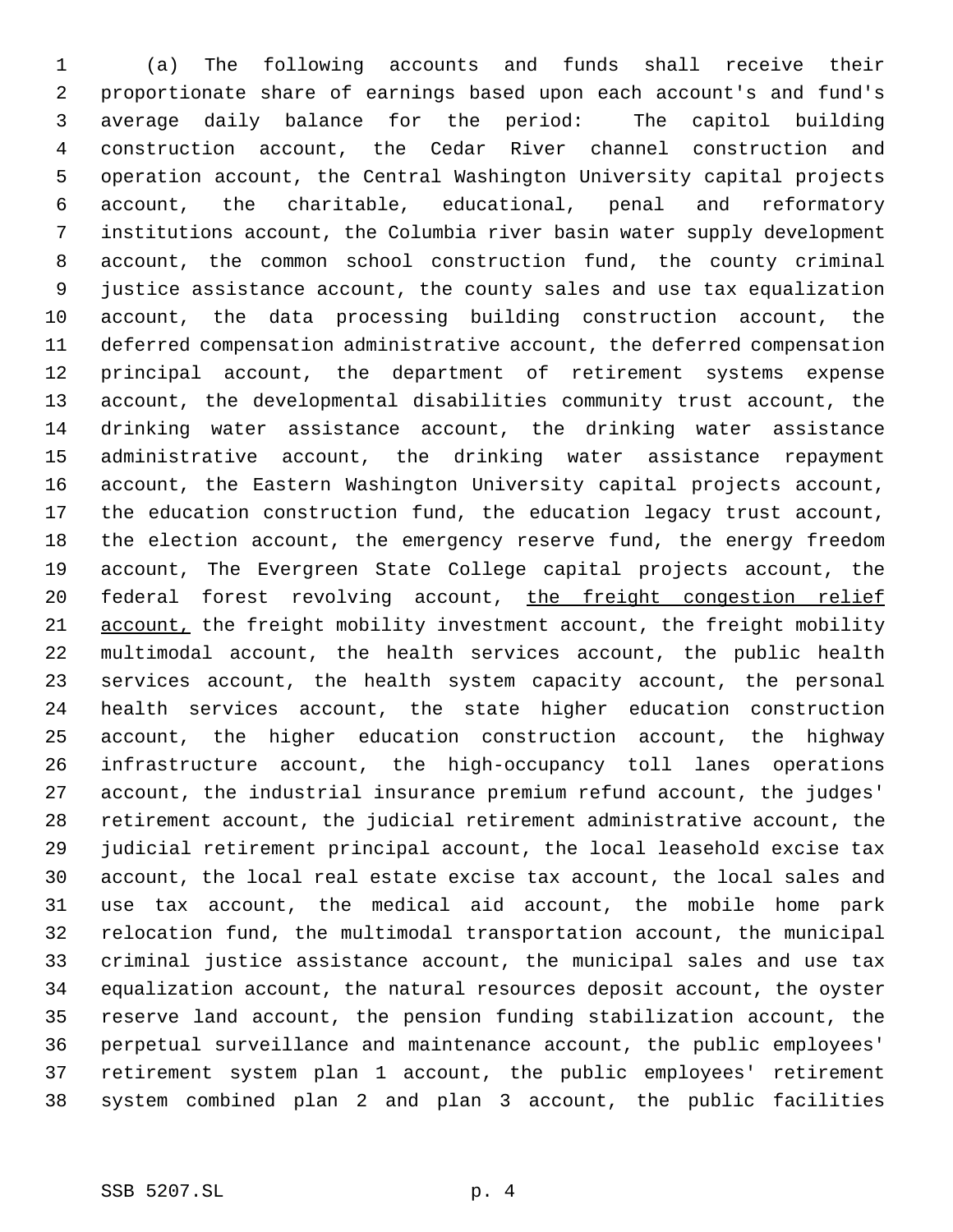construction loan revolving account beginning July 1, 2004, the public health supplemental account, the public works assistance account, the Puyallup tribal settlement account, the real estate appraiser commission account, the regional mobility grant program account, the resource management cost account, the rural Washington loan fund, the site closure account, the small city pavement and sidewalk account, the special wildlife account, the state employees' insurance account, the state employees' insurance reserve account, the state investment board expense account, the state investment board commingled trust fund accounts, the supplemental pension account, the Tacoma Narrows toll bridge account, the teachers' retirement system plan 1 account, the teachers' retirement system combined plan 2 and plan 3 account, the tobacco prevention and control account, the tobacco settlement account, the transportation infrastructure account, the transportation partnership account, the tuition recovery trust fund, the University of Washington bond retirement fund, the University of Washington building account, the volunteer fire fighters' and reserve officers' relief and pension principal fund, the volunteer fire fighters' and reserve officers' administrative fund, the Washington fruit express account, the Washington judicial retirement system account, the Washington law enforcement officers' and fire fighters' system plan 1 retirement account, the Washington law enforcement officers' and fire fighters' system plan 2 retirement account, the Washington public safety employees' plan 2 retirement account, the Washington school employees' retirement system combined plan 2 and 3 account, the Washington state health insurance pool account, the Washington state patrol retirement account, the Washington State University building account, the Washington State University bond retirement fund, the water pollution control revolving fund, and the Western Washington University capital projects account. Earnings derived from investing balances of the agricultural permanent fund, the normal school permanent fund, the permanent common school fund, the scientific permanent fund, and the state university permanent fund shall be allocated to their respective beneficiary accounts. All earnings to be distributed under this subsection (4)(a) shall first be reduced by the allocation to the state treasurer's service fund pursuant to RCW 43.08.190.

 (b) The following accounts and funds shall receive eighty percent of their proportionate share of earnings based upon each account's or